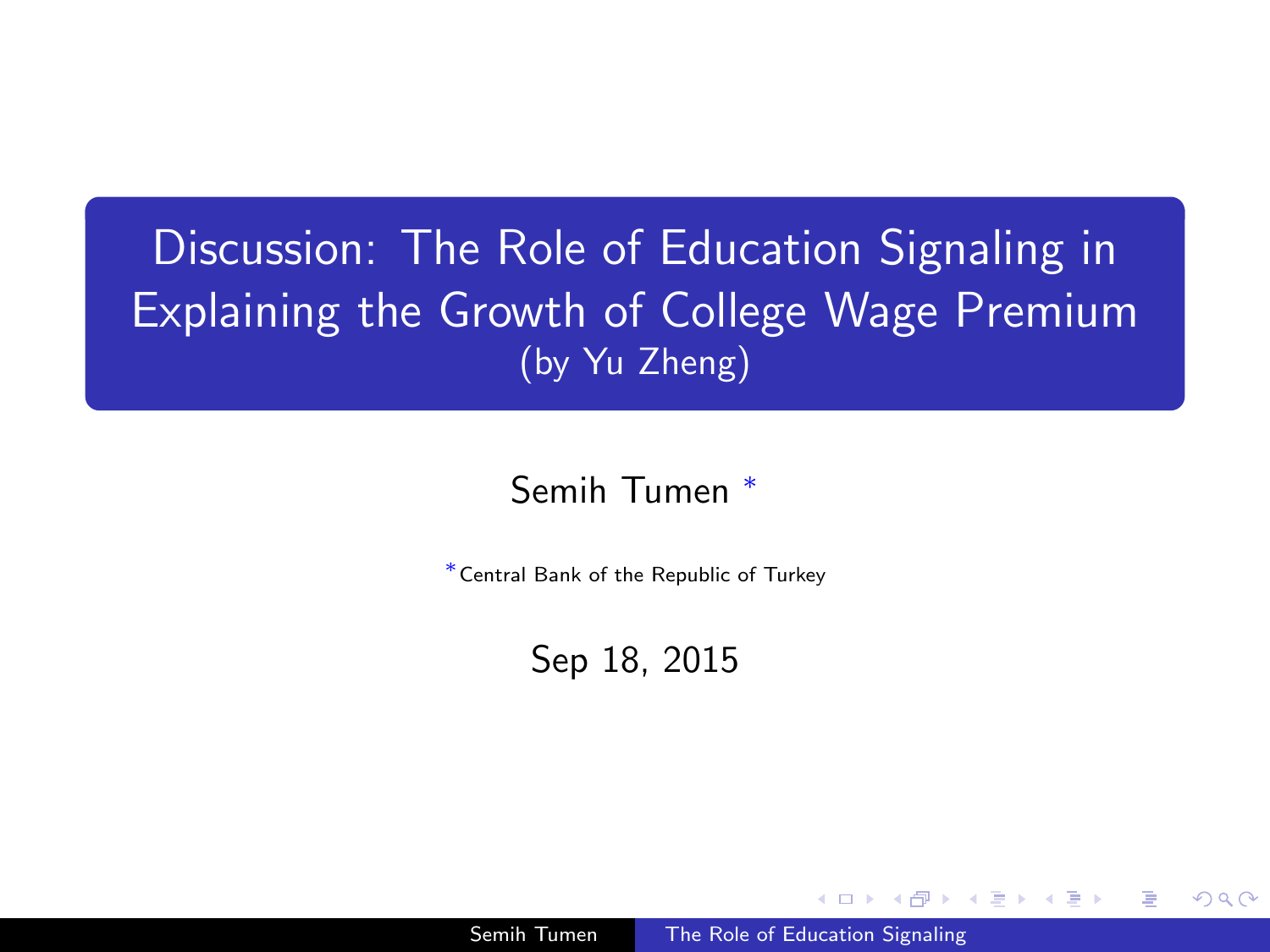# The SBTC Hypothesis

- This paper brings a (labor) supply-side explanation to rising college wage premium in the US after 1980s.
- The traditional literature argues that technological change favors skilled workers over the unskilled ones in the labor market (e.g., computerization of production technologies after 1980s).
- This "skill-biased" technological change (SBTC) generates a sharp increase in the relative demand for skilled workers; the relative supply responds, but the demand outpaces the supply.
- <span id="page-1-0"></span>At the end, skill premium (or college premium) rises – wage inequality, measured in terms of the gap between skilled and unskilled workers, goes up.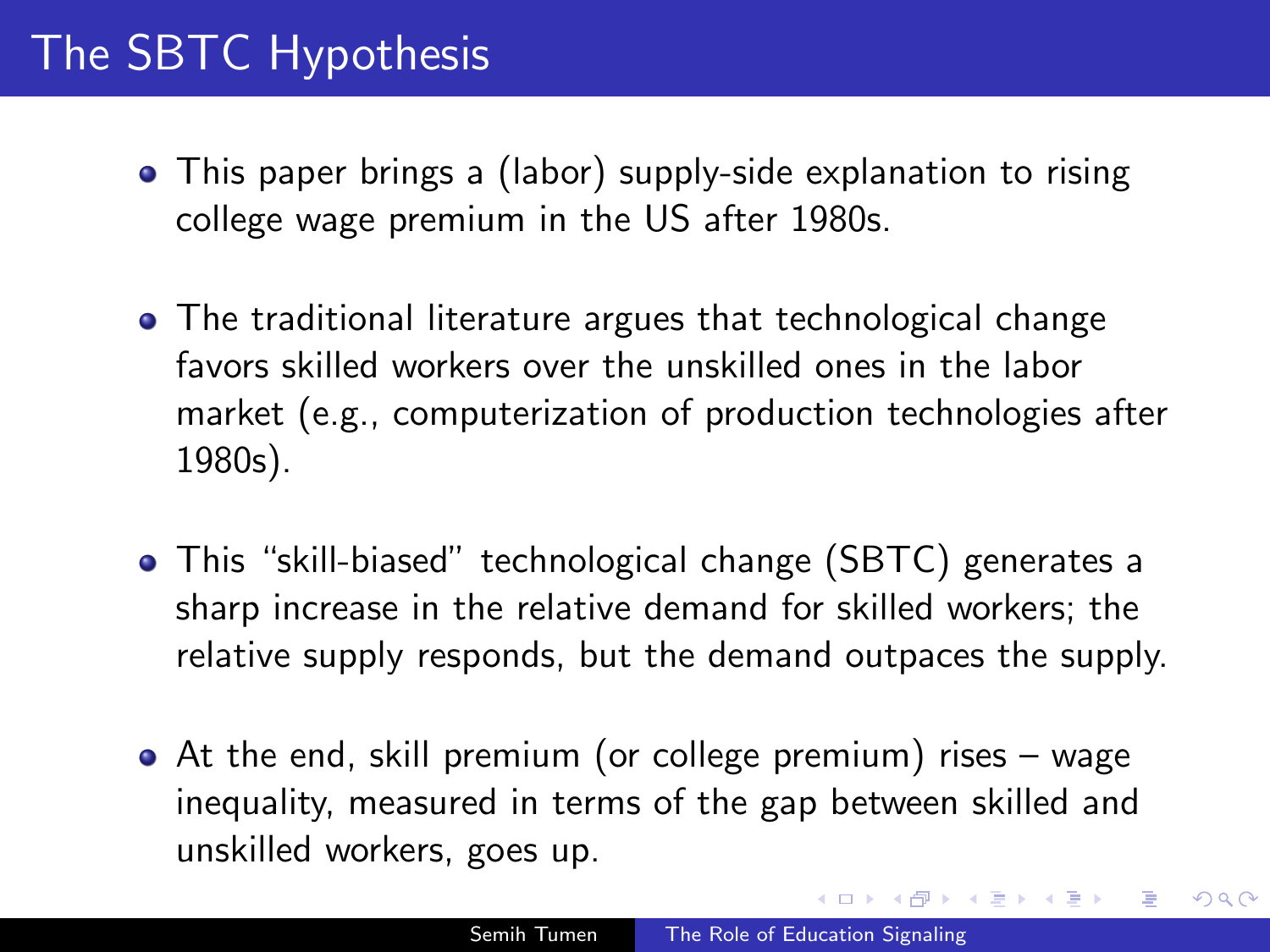# SBTC Criticism

- There are many papers in the literature (Katz and Murphy, 1992; Acemoglu, 1998; Krussel et al, 2000) favoring this hypothesis.
- <span id="page-2-0"></span>There are also many critiques. For example, rise in college premium slowed down in 2000s – but computerization was even faster. The empirical models describe SBTC solely as a linear time trend – any variable contributing to this trend is also assumed to be a part/component of SBTC (Card and DiNardo 2002). The baseline models are reduced form – the role of unobserved heterogeneity is not accounted for (Elitas et al, 2015; Bowlus and Robinson, 2012). Change in school quality is not accounted for (Carneiro and Lee, 2011). Labor market institutions (rising minimum wages) are ignored (Bound and Johnson, 1992). The role of business cycles are ignored (Hoynes et al 2012). Foreign outsourcing of less-skilled jobs are ignored (Feenstra a[nd](#page-1-0) [H](#page-3-0)[a](#page-1-0)[ns](#page-2-0)[on](#page-3-0) [1](#page-0-0)[99](#page-7-0)[9\)](#page-0-0)[.](#page-7-0)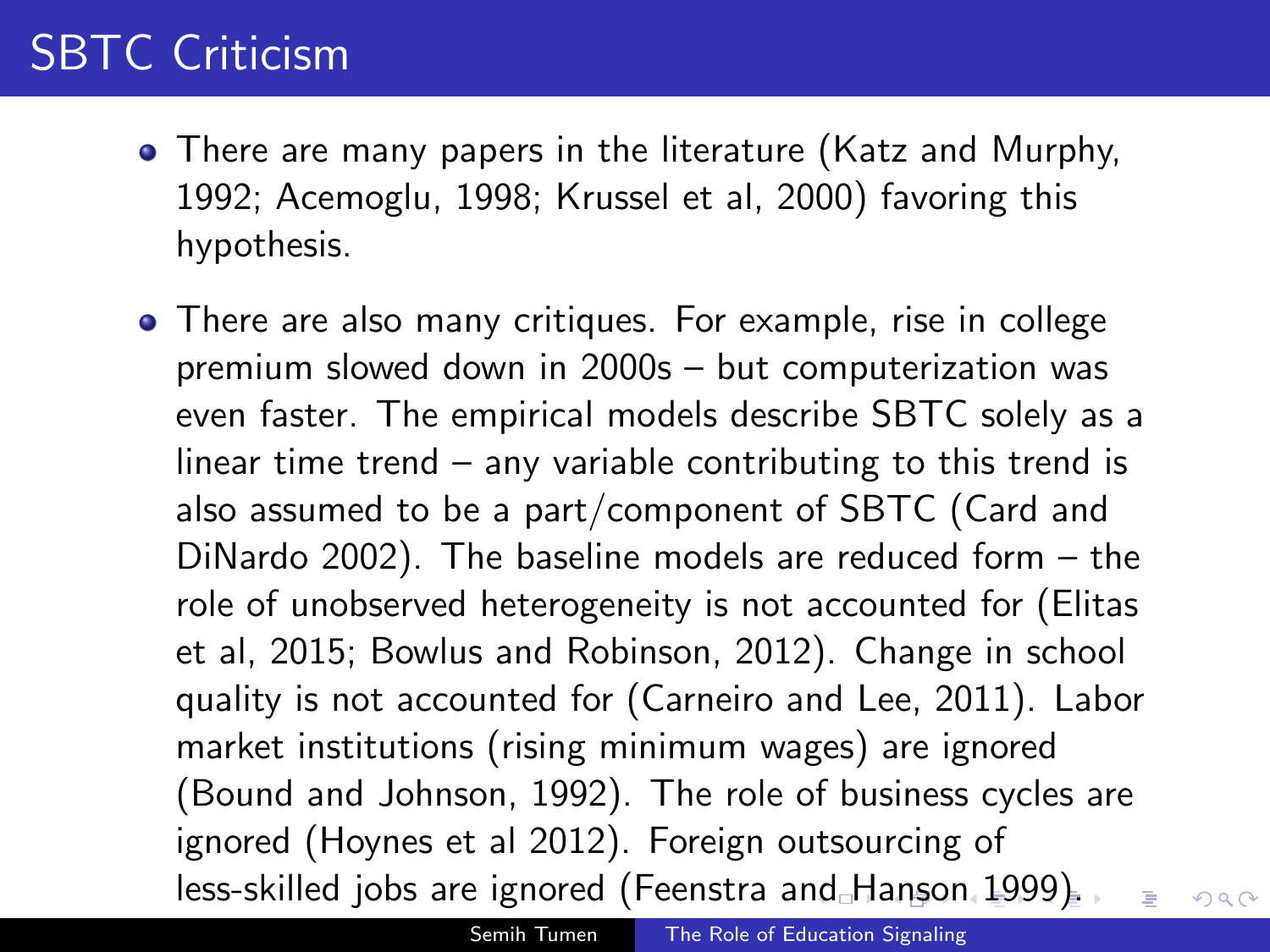### **Motivation**

- This paper brings a "supply-side" explanation to the rising college premium. Building on the education signaling idea developed by Spence (1973), the author argues that increased access to college education led the ones with higher unobserved ability to go to college. College education became a correct signal of high productivity in the labor market. Therefore, the productivity gap between college and high-school educated workers has increased.
- Therefore not only labor demand, but what happens to labor supply can also explain (at least part of the) increased college wage premium.
- <span id="page-3-0"></span>Using a neoclassical aggregate production model, the author quantifies the importance of the supply side channel: finds that the signaling story can explain around the 15 percent of the observed increase in wage premium[.](#page-2-0)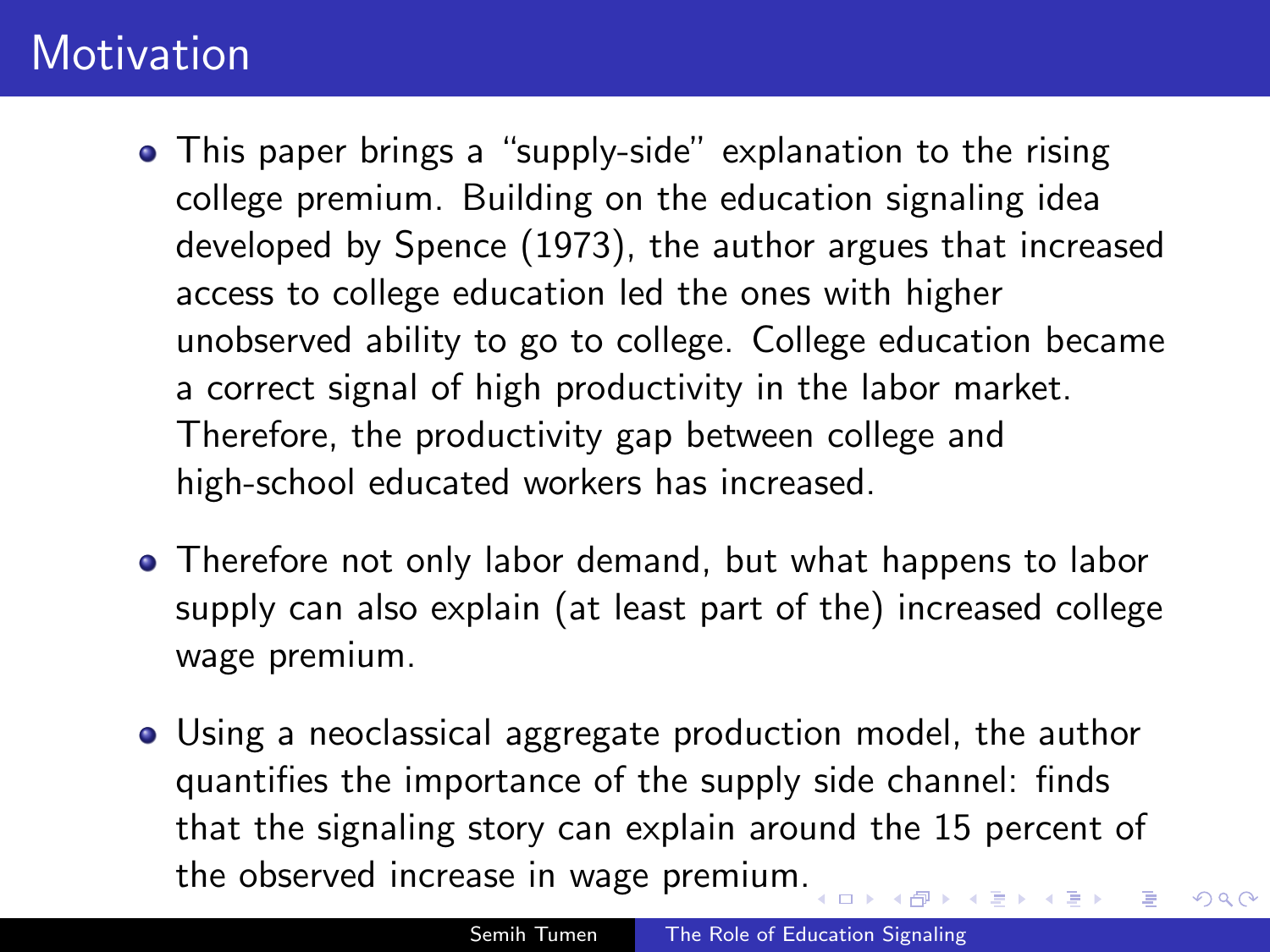# Comments: Signaling

- It is not clear why signaling works in the opposite way. The ones with lower unobserved ability may also want to "create" a signal by overeducating themselves (Lang and Manove 2010).
- Discrimination literature: if we condition on the AFQT score, blacks are more educated than whites. If we condition on education, whites are smarter than blacks.
- If access to college is easier (it does not require extraordinary skills), then what is the reason to believe that signaling generates the opposite force?
- One solution: employer learning model (Altonii and Pierret 2001).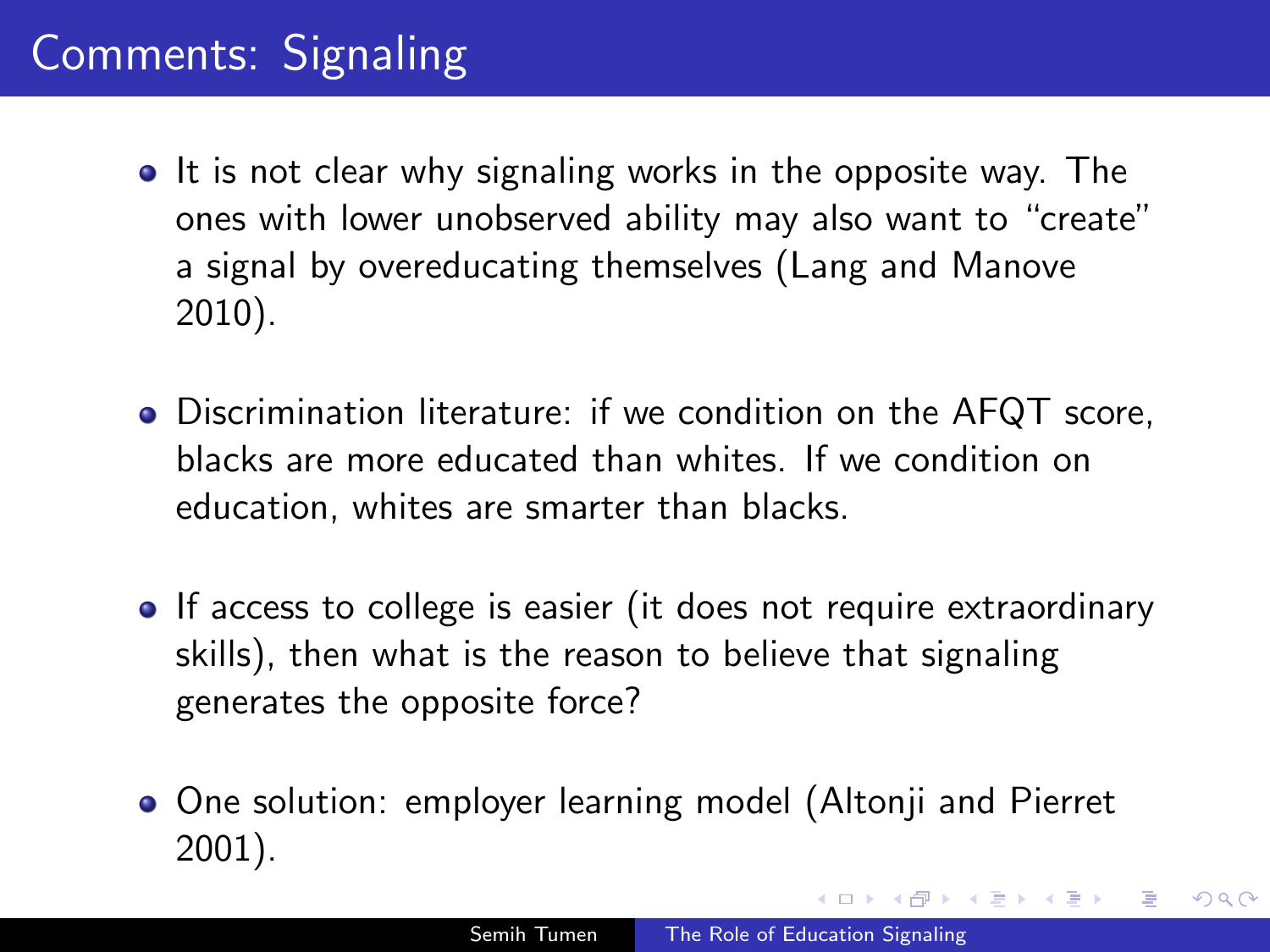- **•** The author assumes that there are no frictions in the model (i.e., high unobserved skills generate better jobs and receives higher wages). There is perfect sorting in the model.
- The labor market search literature says that conditioning on education and ability, there is still a large wage dispersion across workers (the distribution is still log-normal).
- Frictions can be introduced.

 $\Omega$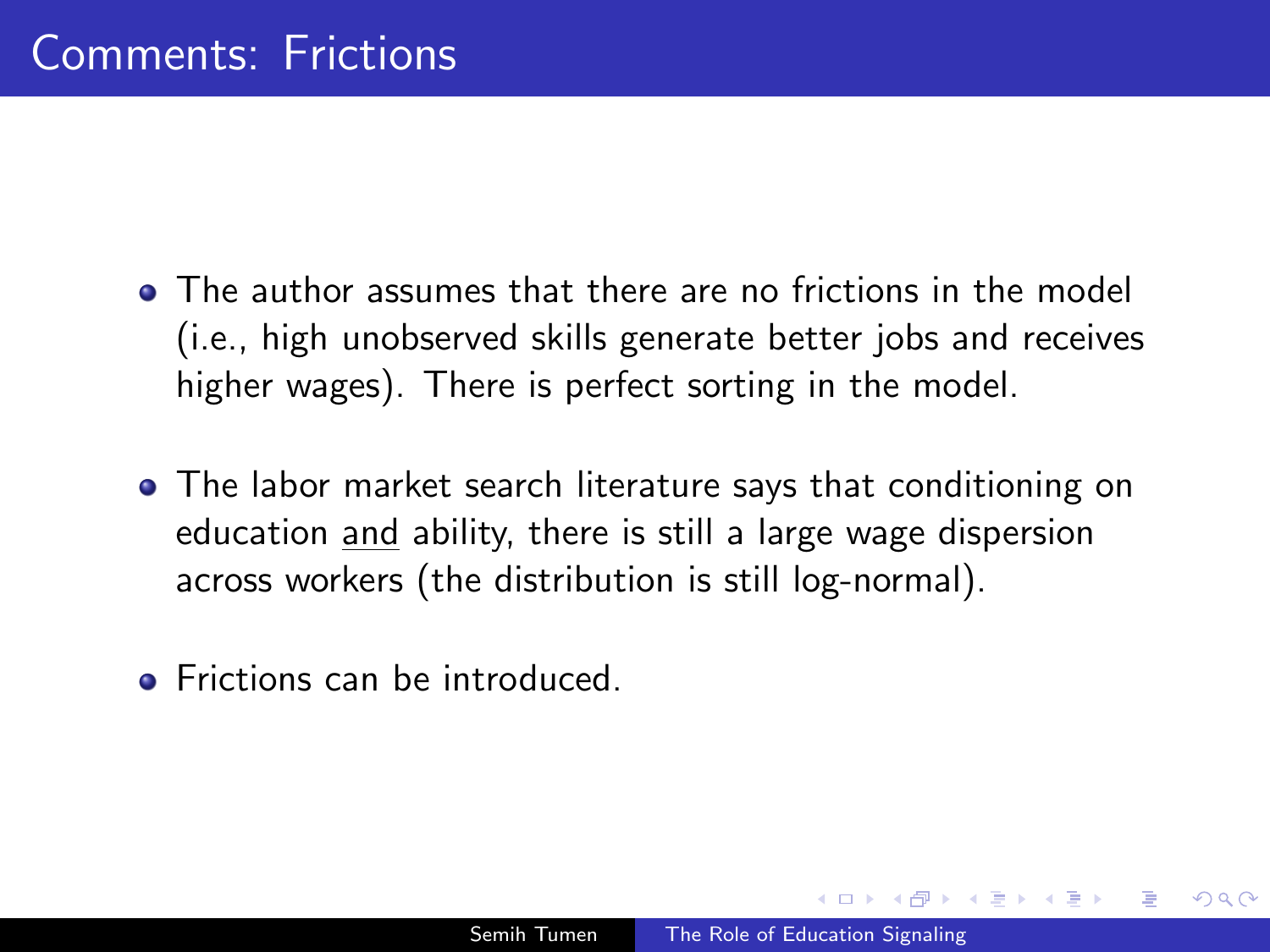- Unobserved heterogeneity is not single dimensional: labor market productivity vs school success (not always strongly correlated).
- Fixed costs of education are assumed. There may also be unobserved heterogeneity in the cost of college education (psychic costs – see Heckman's work).
- If an earlier agent can afford college in a dynasty, then all subsequent agents from this dynasty can afford college. Realistic? Intergenerational mobility coefficient – mobility is low, but not perfect.